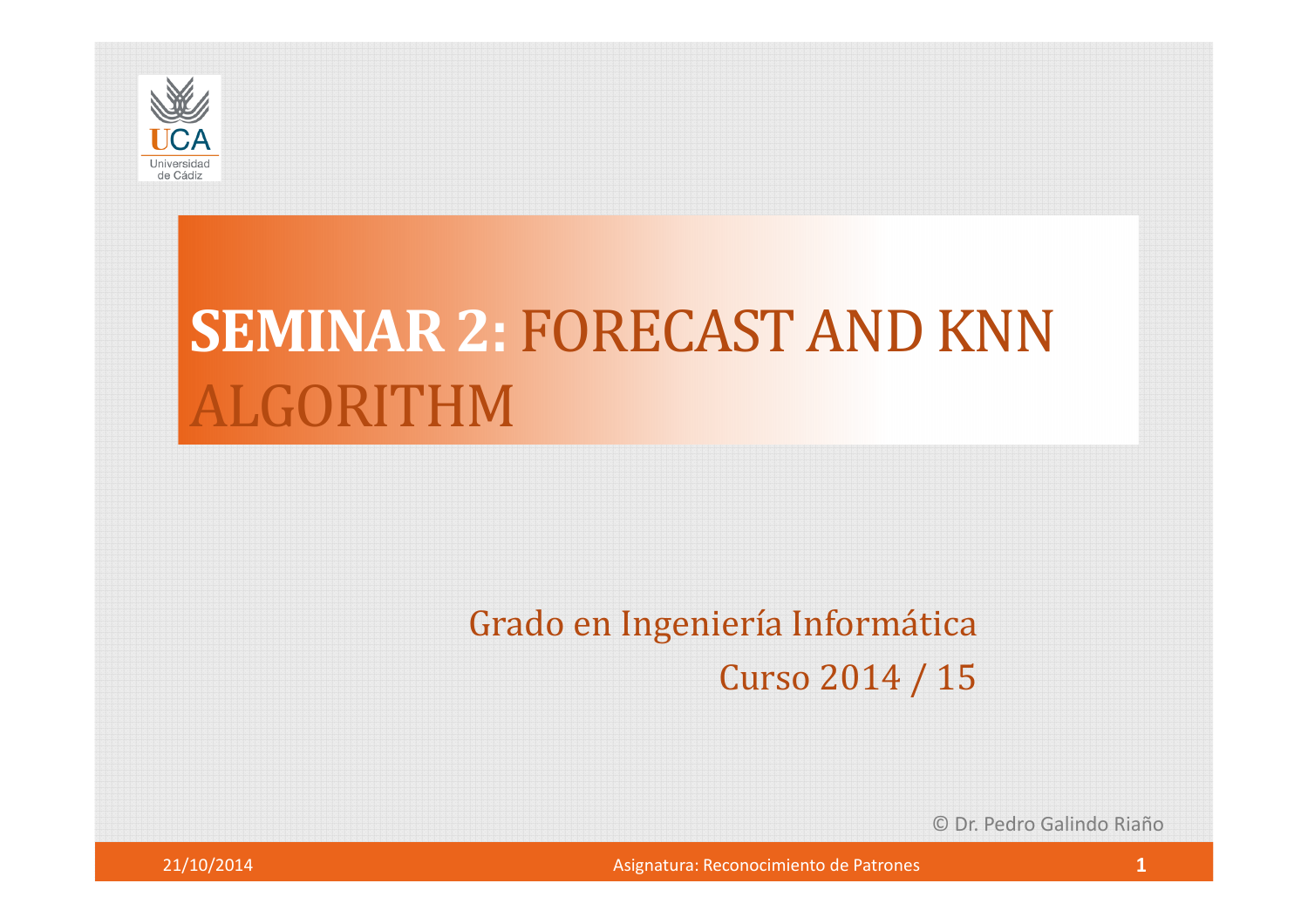



**□** By the end of this lesson, students will:

**Define** what <sup>a</sup> **<sup>K</sup> – Nearest Neighbors** algortihtm(KNN)

is

**Apply** KNN to predict the weather

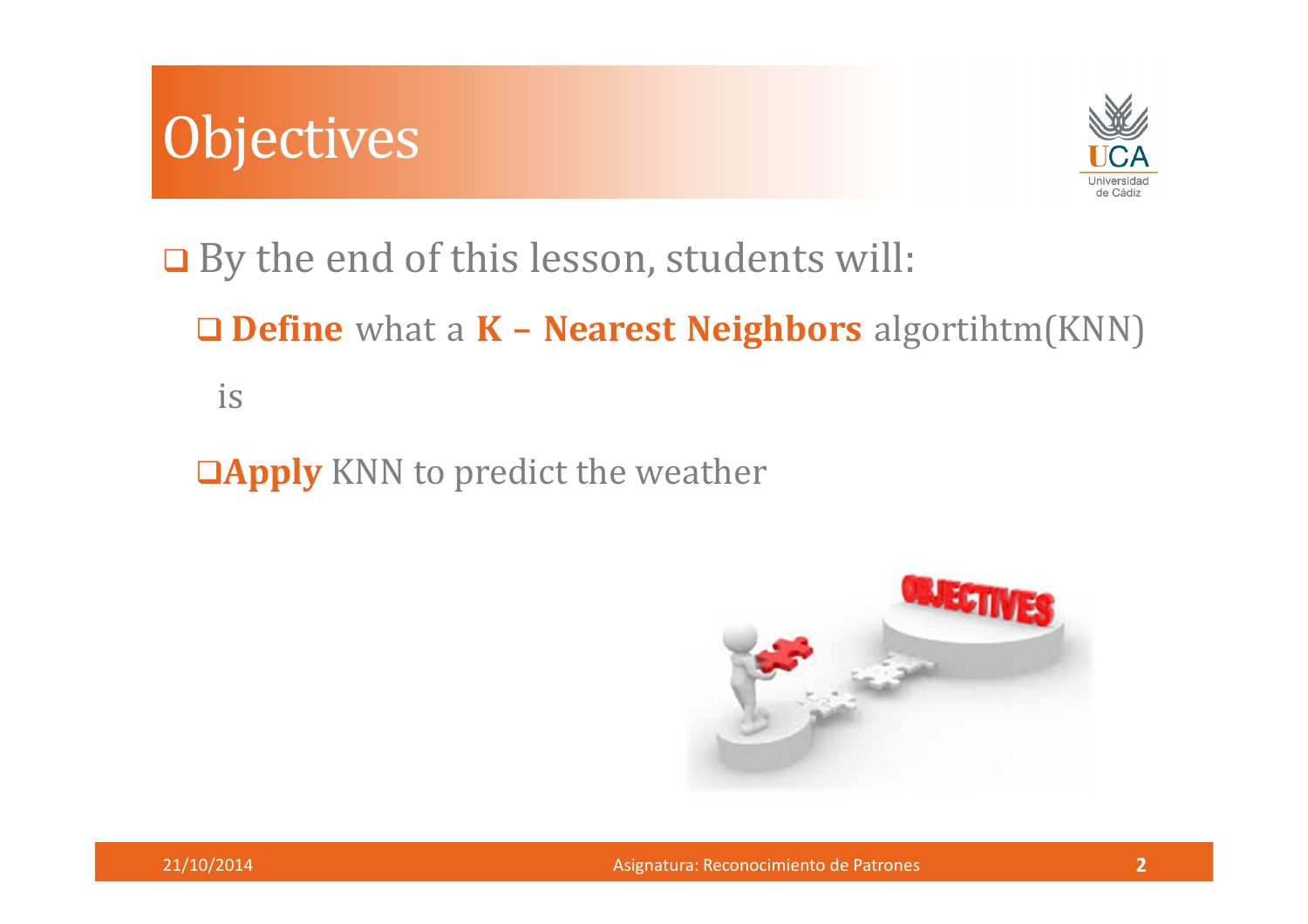### Introduction



https://www.youtube.com/watch?v=UqYde-LULfs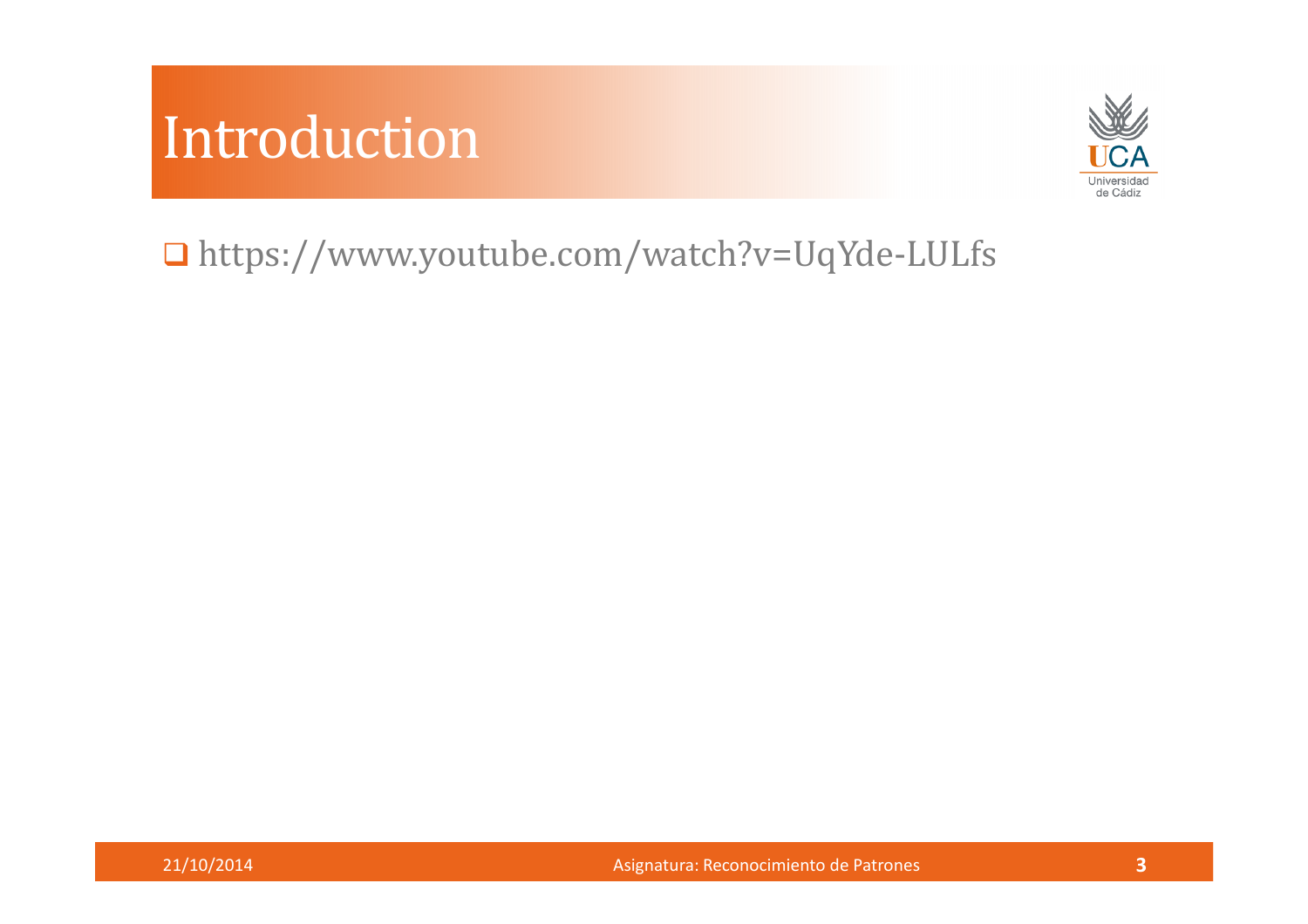#### Introduction



Questions about the video:

- 1.What do you think about KNN?
- 2. How can you calculate the distance between two elements?
- 3. In your opinion, what are the applications of KNN algorithm?

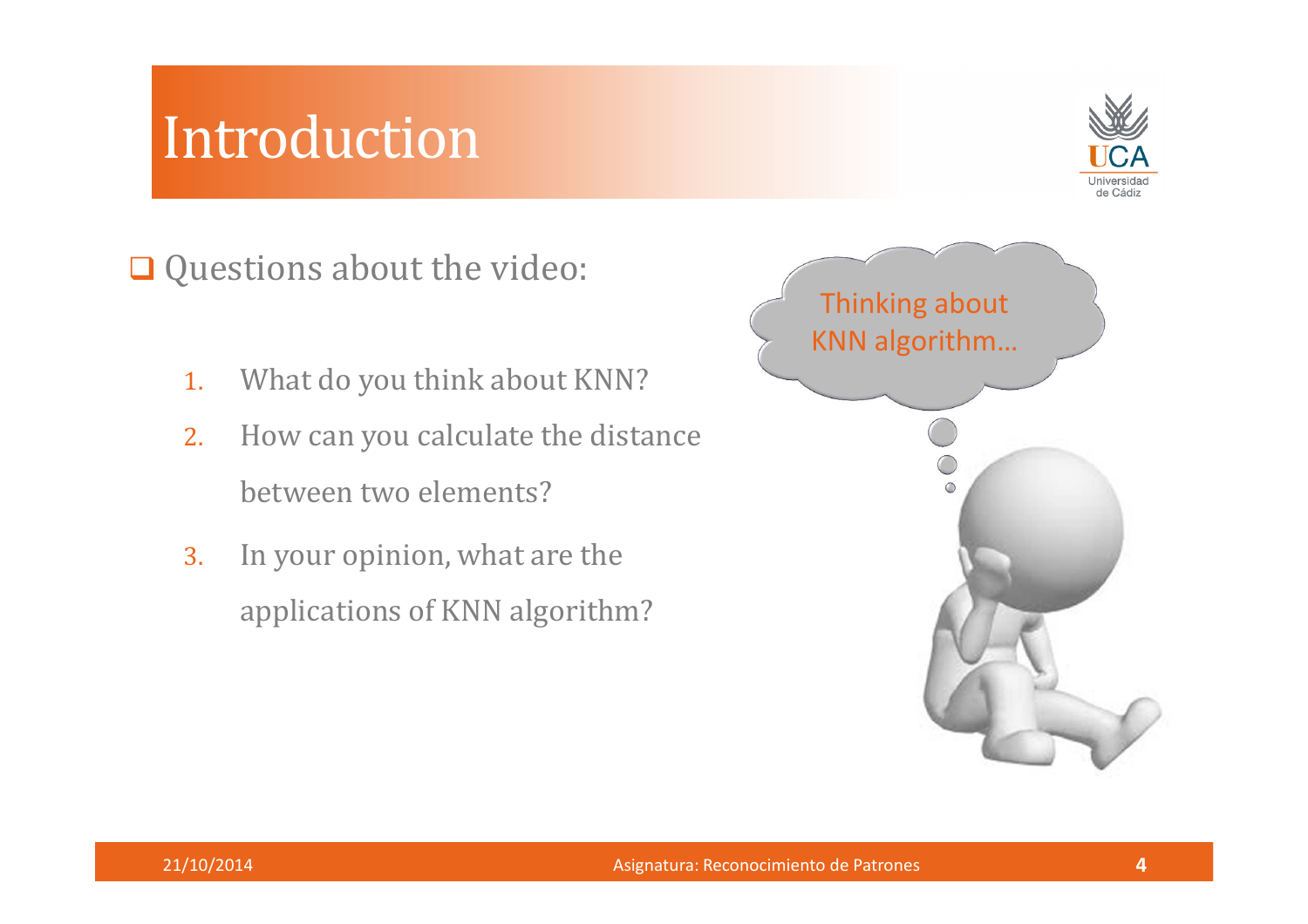## K – Nearest Neighbors



- $\Box$  Classify an unknown example with the most common class among *<sup>k</sup>* closest examples
- □ "tell me who your neighbors are, and I'll tell you who you are"
- **□** Example:
	- $\Box$   $k = 3$
	- **□** 2 sea bass, 1 salmon
	- $\Box$  Classify as sea bass

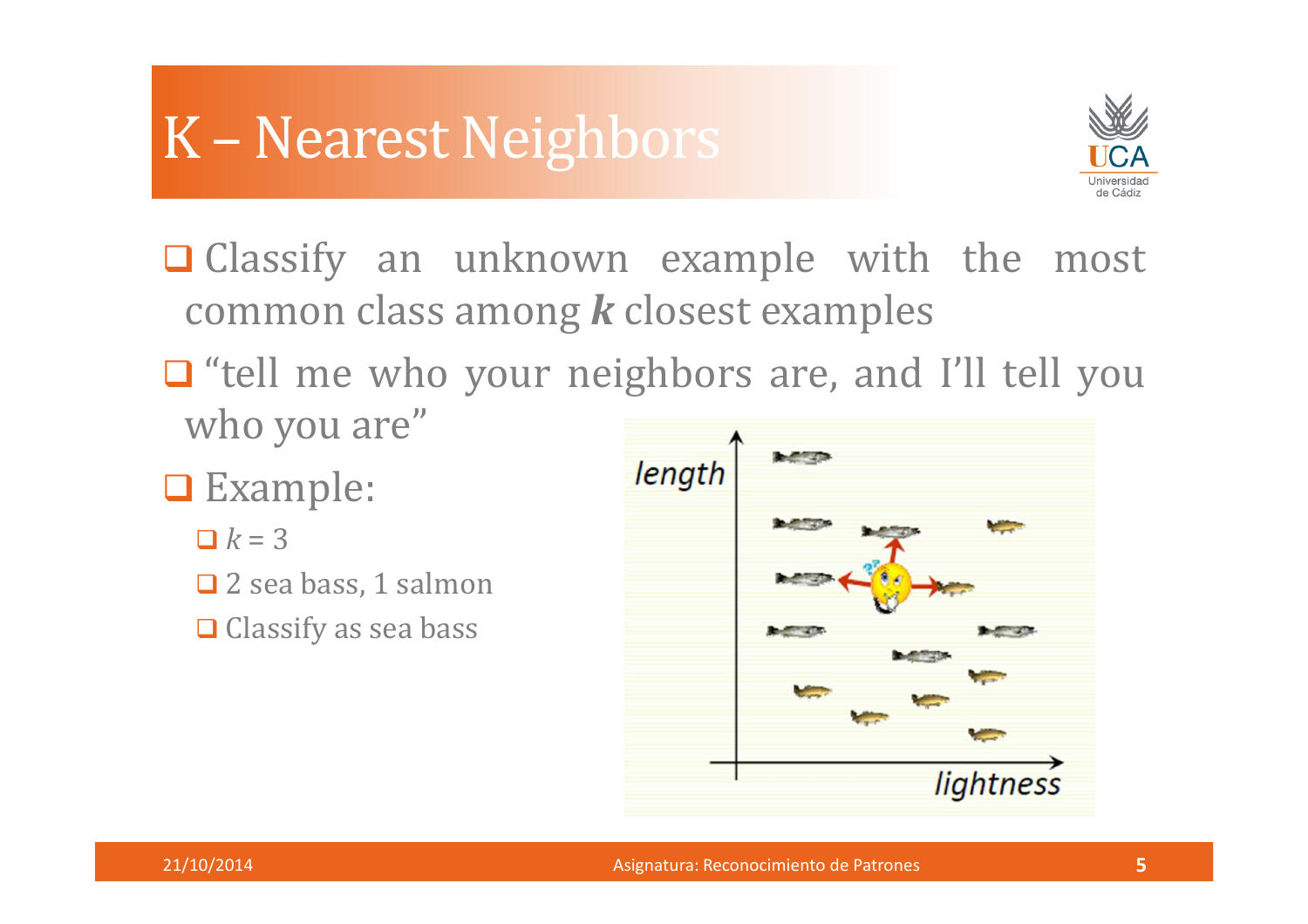# KNN: Multiple Classes



- $\Box$  Easy to implement for multiple classes
- Example for  $k = 5$ 
	- **□** 3 fish species: salmon, sea bass, eel
	- $\Box$  3 sea bass, 1 eel, 1 salmon -> classify as sea bass



Asignatura: Reconocimiento de Patrones **<sup>6</sup>**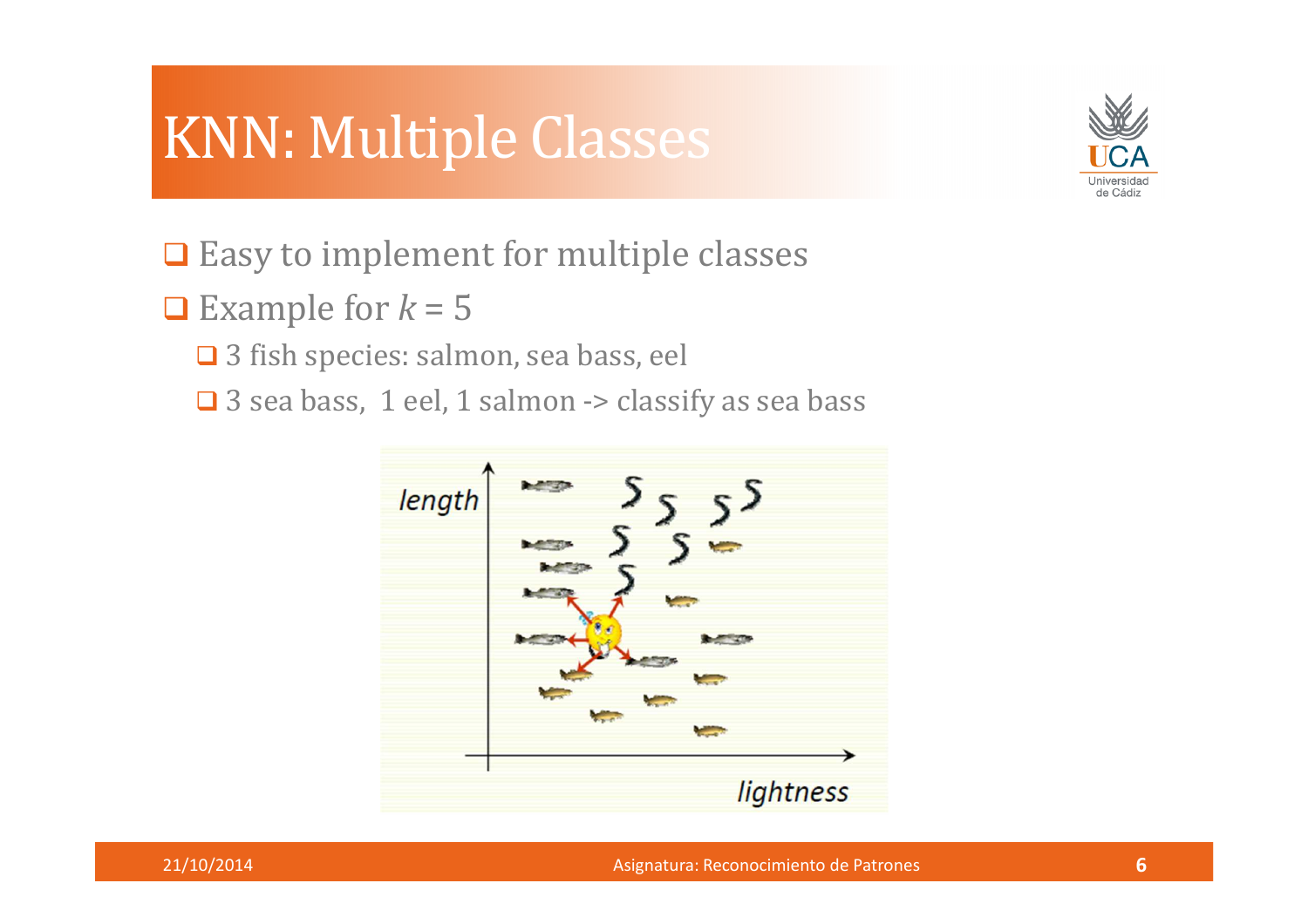# KNN: How to choose *k?*



 $\Box$  In theory, if infinite number of samples available, the larger is k, the better is classification

 $\Box$  The caveat is that all k neighbors have to be close  $\Box$  Possible when infinite # samples available  $\Box$  Impossible in practice since # samples is finite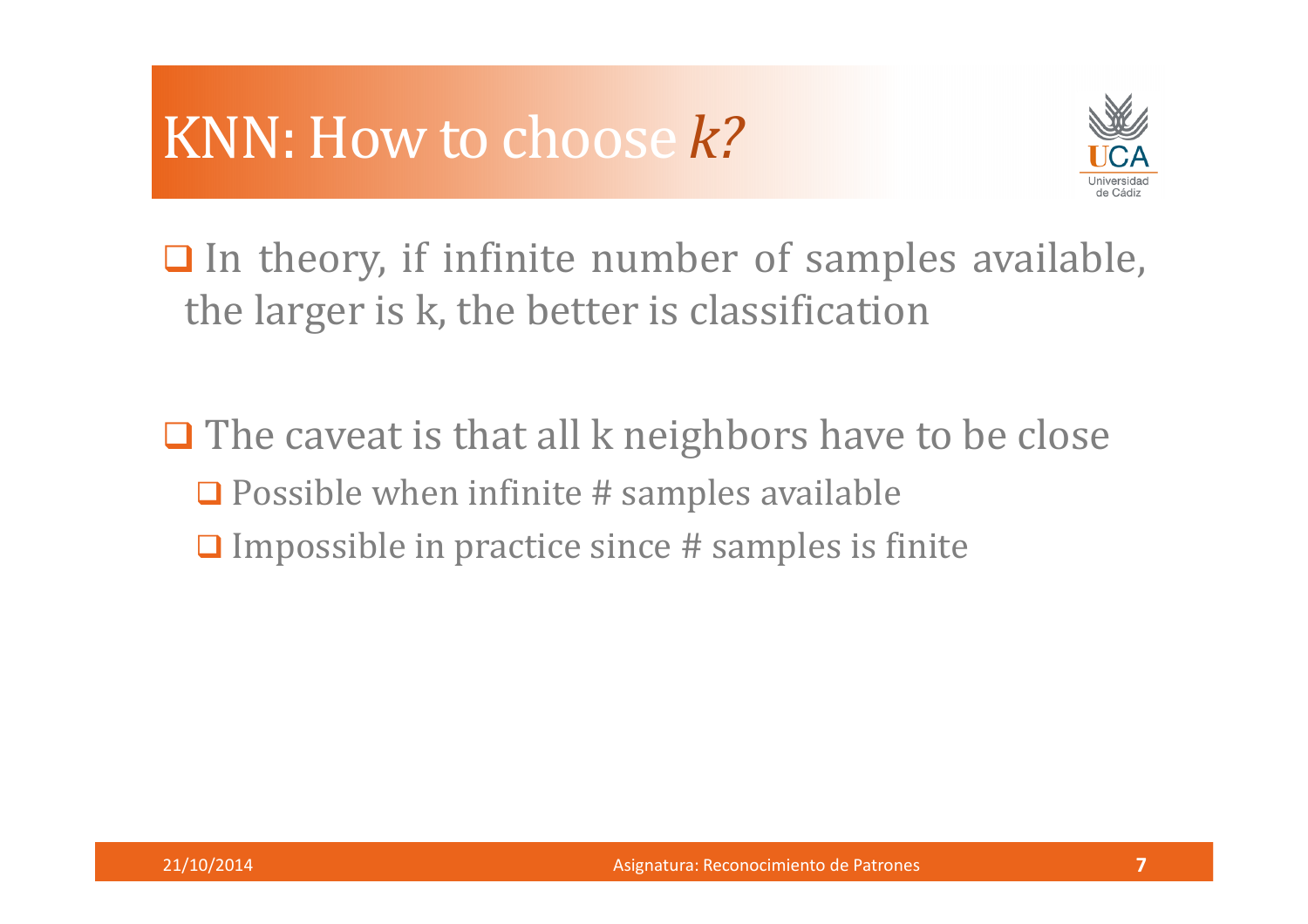# KNN: How to choose *k?*



**Q** Rule of thumb is  $k <$  sqrt(n), n is number of examples

 $\Box$  Interesting theoretical properties

 $\Box$  In practice,  $k = 1$  is often used for efficiency, but can be sensitive to "noise"



Every example in the blue shaded area will be misclassified as the blue class

Every example in the blue shaded area will be classified correctly as the red class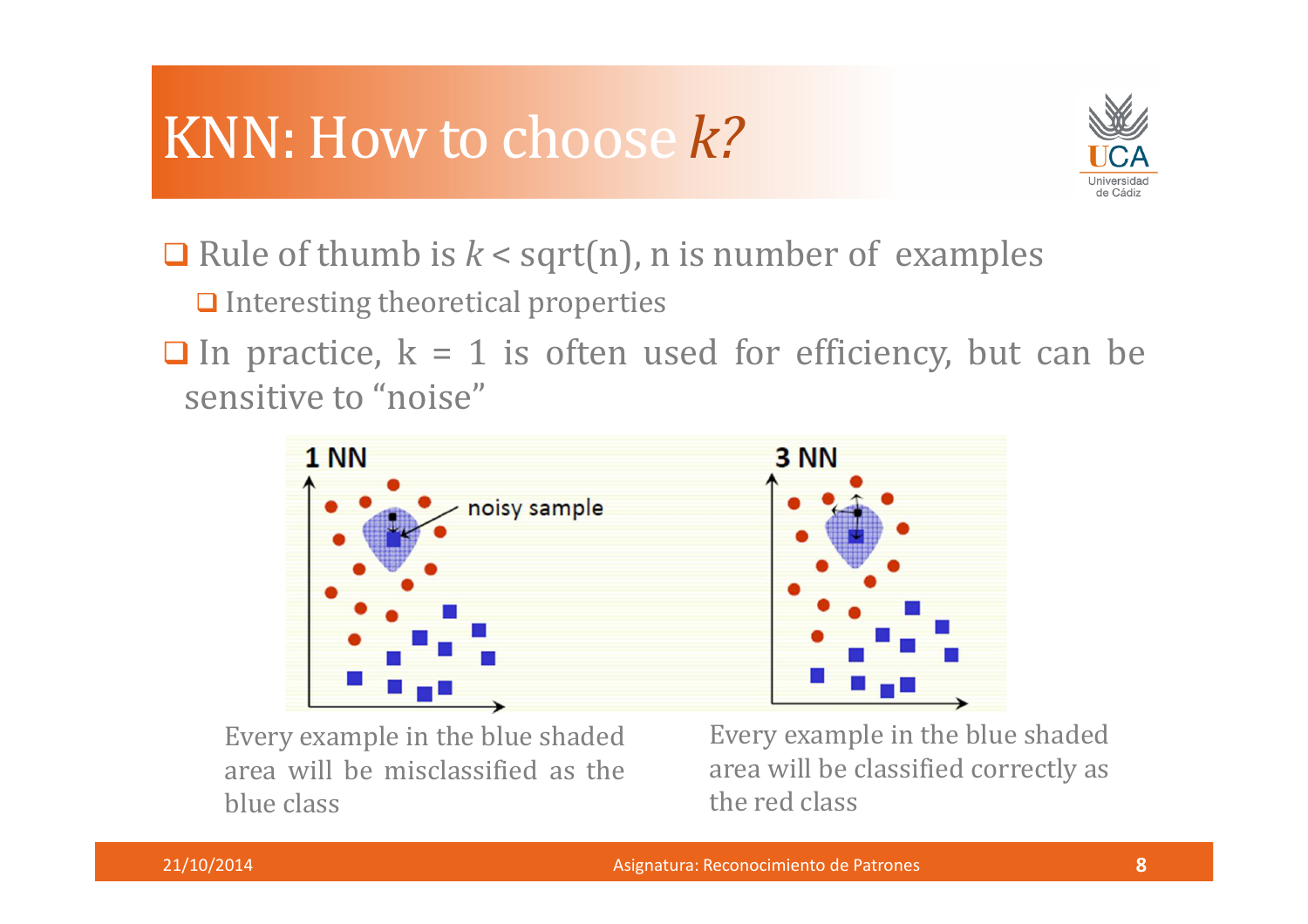# KNN: How to choose *k?*



- Larger <sup>k</sup> may improve performance, but too large *<sup>k</sup>* destroys locality , i.e. end up looking at samples that are not neighbors
- Cross-validation may be used to choose *<sup>k</sup>*



Asignatura: Reconocimiento de Patrones **<sup>9</sup>**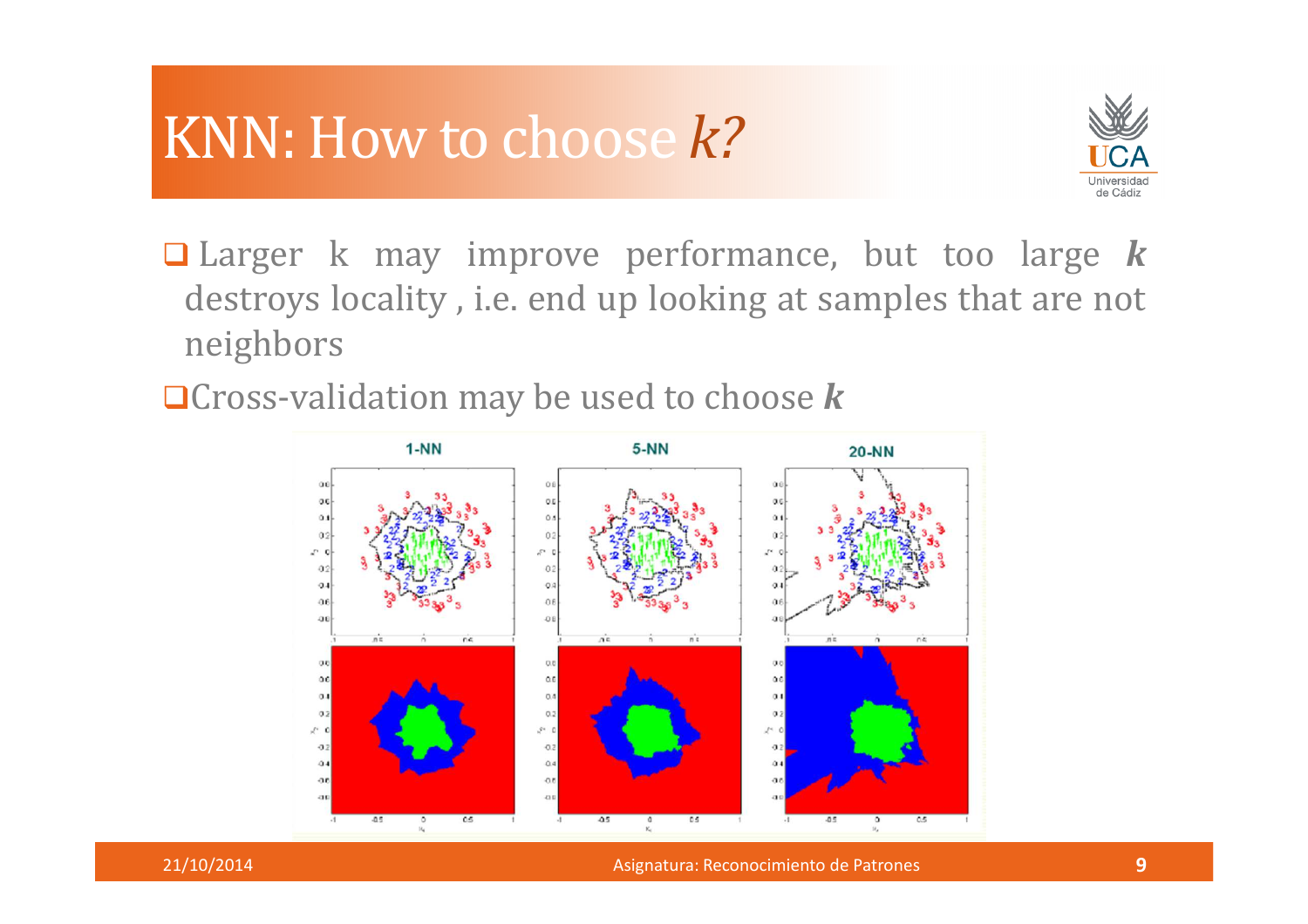### 1NN Visualization



**□** Voronoi tesselation is useful for visualization



Asignatura: Reconocimiento de Patrones **<sup>10</sup>**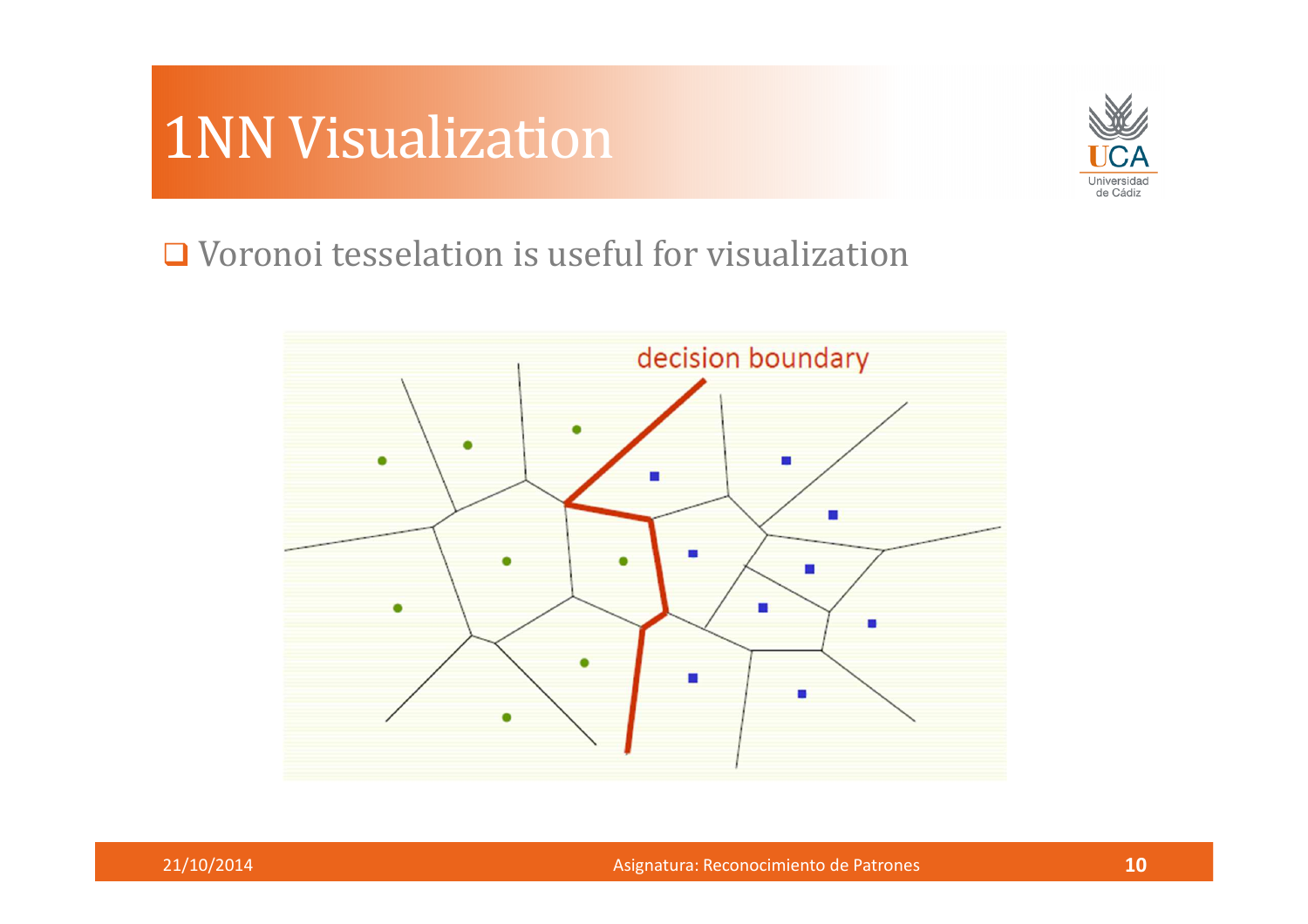# KNN Selection of distance



So far we assumed we use Euclidian Distance to find the nearest neighbor:

$$
D(a,b) = \sqrt{\sum_{k} (a_k - b_k)^2} = \sqrt{a \cdot b}
$$

**□** Euclidean distance treats each feature as equally important

**□** However some features (dimensions) may be much more discriminative than other features